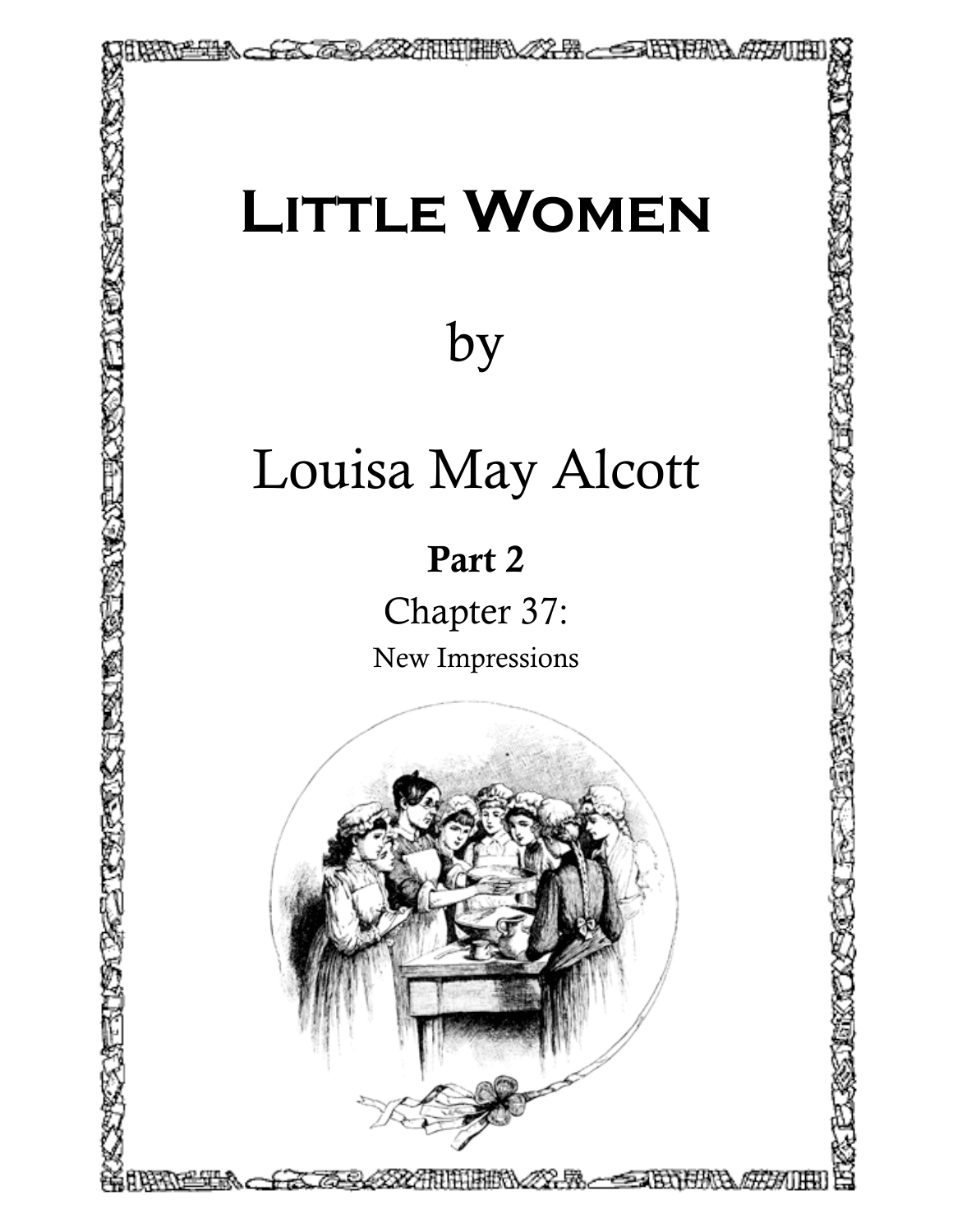At three o'clock in the afternoon, all the fashionable world at Nice may be seen on the Promenade des Anglais––a charming place, for the wide walk, bordered with palms, flowers, and tropical shrubs, is bounded on one side by the sea, on the other by the grand drive, lined with hotels and villas, while beyond lie orange orchards and the hills. Many nations are represented, many languages spoken, many costumes worn, and on a sunny day the spectacle is as gay and brilliant as a carnival. Haughty English, lively French, sober Germans, handsome Spaniards, ugly Russians, meek Jews, free–and–easy Americans, all drive, sit, or saunter here, chatting over the news, and criticizing the latest celebrity who has arrived––Ristori or Dickens, Victor Emmanuel or the Queen of the Sandwich Islands. The equipages are as varied as the company and attract as much attention, especially the low basket barouches in which ladies drive themselves, with a pair of dashing ponies, gay nets to keep their voluminous flounces from overflowing the diminutive vehicles, and little grooms on the perch behind.

Along this walk, on Christmas Day, a tall young man walked slowly, with his hands behind him, and a somewhat absent expression of countenance. He looked like an Italian, was dressed like an Englishman, and had the independent air of an American––a combination which caused sundry pairs of feminine eyes to look approvingly after him, and sundry dandies in black velvet suits, with rose–colored neckties, buff gloves, and orange flowers in their buttonholes, to shrug their shoulders, and then envy him his inches. There were plenty of pretty faces to admire, but the young man took little notice of them, except to glance now and then at some blonde girl in blue. Presently he strolled out of the promenade and stood a moment at the crossing, as if undecided whether to go and listen to the band in the Jardin Publique, or to wander along the beach toward Castle Hill. The quick trot of ponies' feet made him look up, as one of the little carriages, containing a single young lady, came rapidly down the street. The lady was young, blonde, and dressed in blue. He stared a minute, then his whole face woke up, and, waving his hat like a boy, he hurried forward to meet her.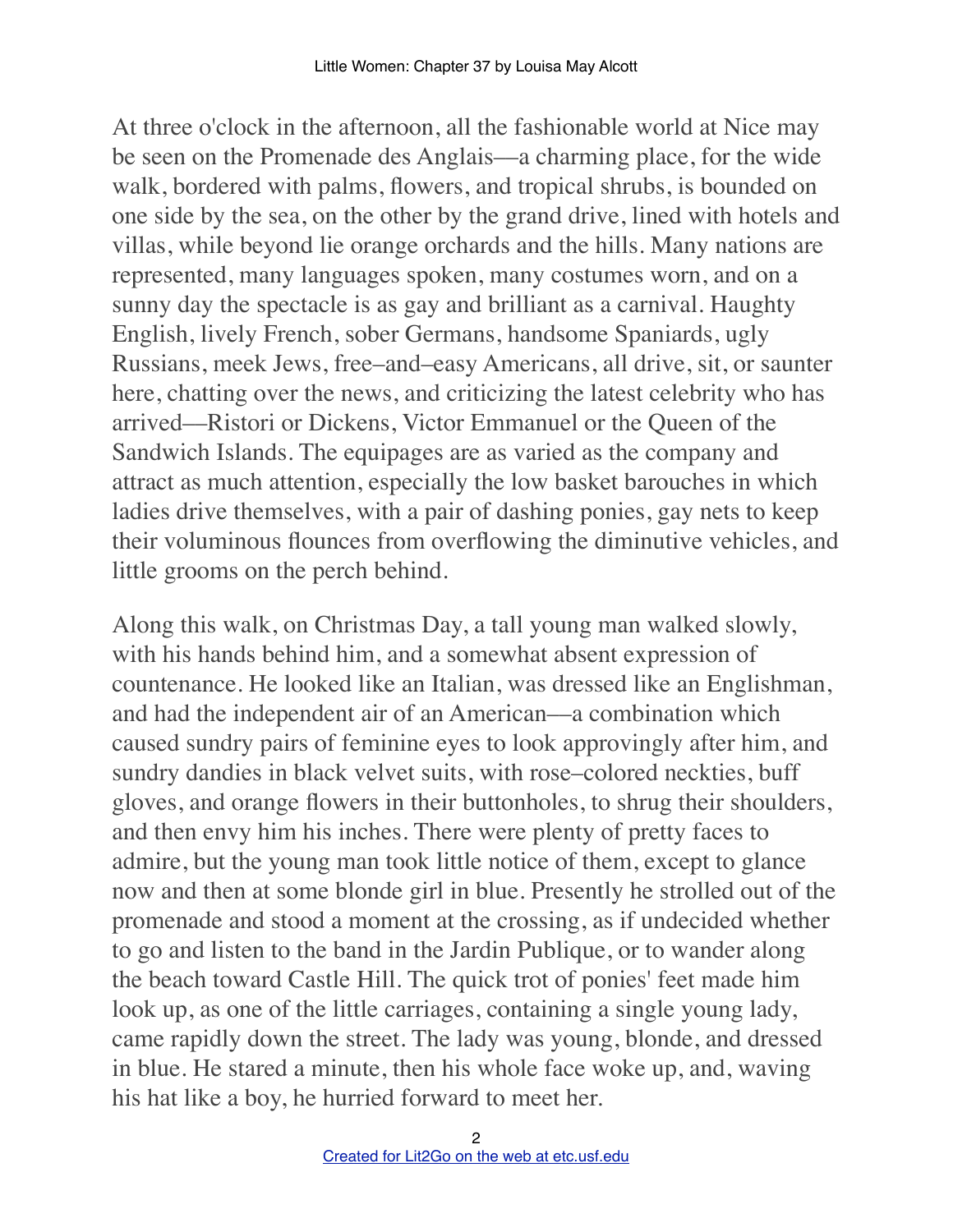"Oh, Laurie, is it really you? I thought you'd never come!" cried Amy, dropping the reins and holding out both hands, to the great scandalization of a French mamma, who hastened her daughter's steps, lest she should be demoralized by beholding the free manners of these 'mad English'.

"I was detained by the way, but I promised to spend Christmas with you, and here I am."

"How is your grandfather? When did you come? Where are you staying?"

"Very well––last night––at the Chauvain. I called at your hotel, but you were out."

"I have so much to say, I don't know where to begin! Get in and we can talk at our ease. I was going for a drive and longing for company. Flo's saving up for tonight."

"What happens then, a ball?"

"A Christmas party at our hotel. There are many Americans there, and they give it in honor of the day. You'll go with us, of course? Aunt will be charmed."

"Thank you. Where now?" asked Laurie, leaning back and folding his arms, a proceeding which suited Amy, who preferred to drive, for her parasol whip and blue reins over the white ponies backs afforded her infinite satisfaction.

"I'm going to the bankers first for letters, and then to Castle Hill. The view is so lovely, and I like to feed the peacocks. Have you ever been there?"

"Often, years ago, but I don't mind having a look at it."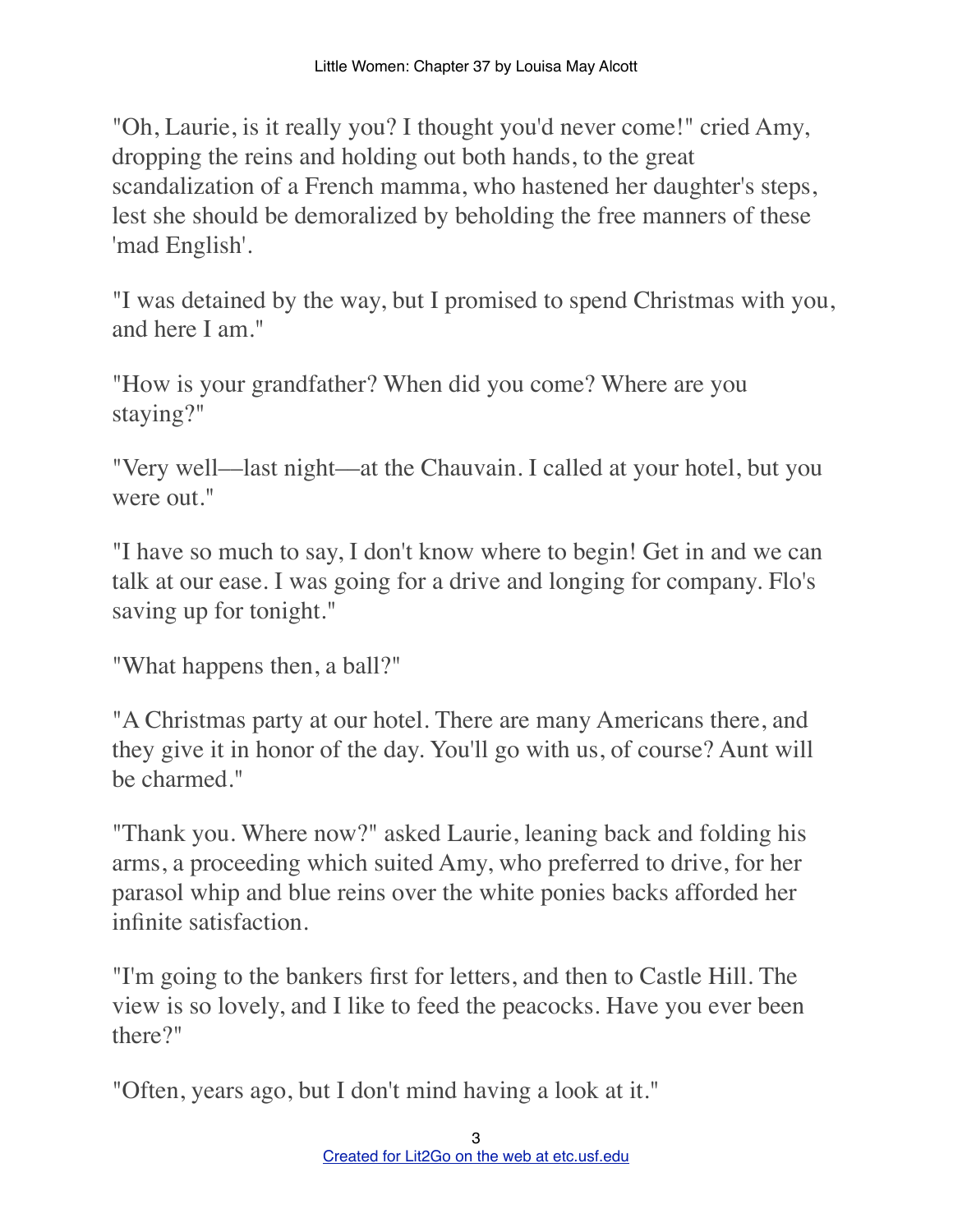"Now tell me all about yourself. The last I heard of you, your grandfather wrote that he expected you from Berlin."

"Yes, I spent a month there and then joined him in Paris, where he has settled for the winter. He has friends there and finds plenty to amuse him, so I go and come, and we get on capitally."

"That's a sociable arrangement," said Amy, missing something in Laurie's manner, though she couldn't tell what.

"Why, you see, he hates to travel, and I hate to keep still, so we each suit ourselves, and there is no trouble. I am often with him, and he enjoys my adventures, while I like to feel that someone is glad to see me when I get back from my wanderings. Dirty old hole, isn't it?" he added, with a look of disgust as they drove along the boulevard to the Place Napoleon in the old city.

"The dirt is picturesque, so I don't mind. The river and the hills are delicious, and these glimpses of the narrow cross streets are my delight. Now we shall have to wait for that procession to pass. It's going to the Church of St. John."

While Laurie listlessly watched the procession of priests under their canopies, white–veiled nuns bearing lighted tapers, and some brotherhood in blue chanting as they walked, Amy watched him, and felt a new sort of shyness steal over her, for he was changed, and she could not find the merry–faced boy she left in the moody–looking man beside her. He was handsomer than ever and greatly improved, she thought, but now that the flush of pleasure at meeting her was over, he looked tired and spiritless––not sick, nor exactly unhappy, but older and graver than a year or two of prosperous life should have made him. She couldn't understand it and did not venture to ask questions, so she shook her head and touched up her ponies, as the procession wound away across the arches of the Paglioni bridge and vanished in the church.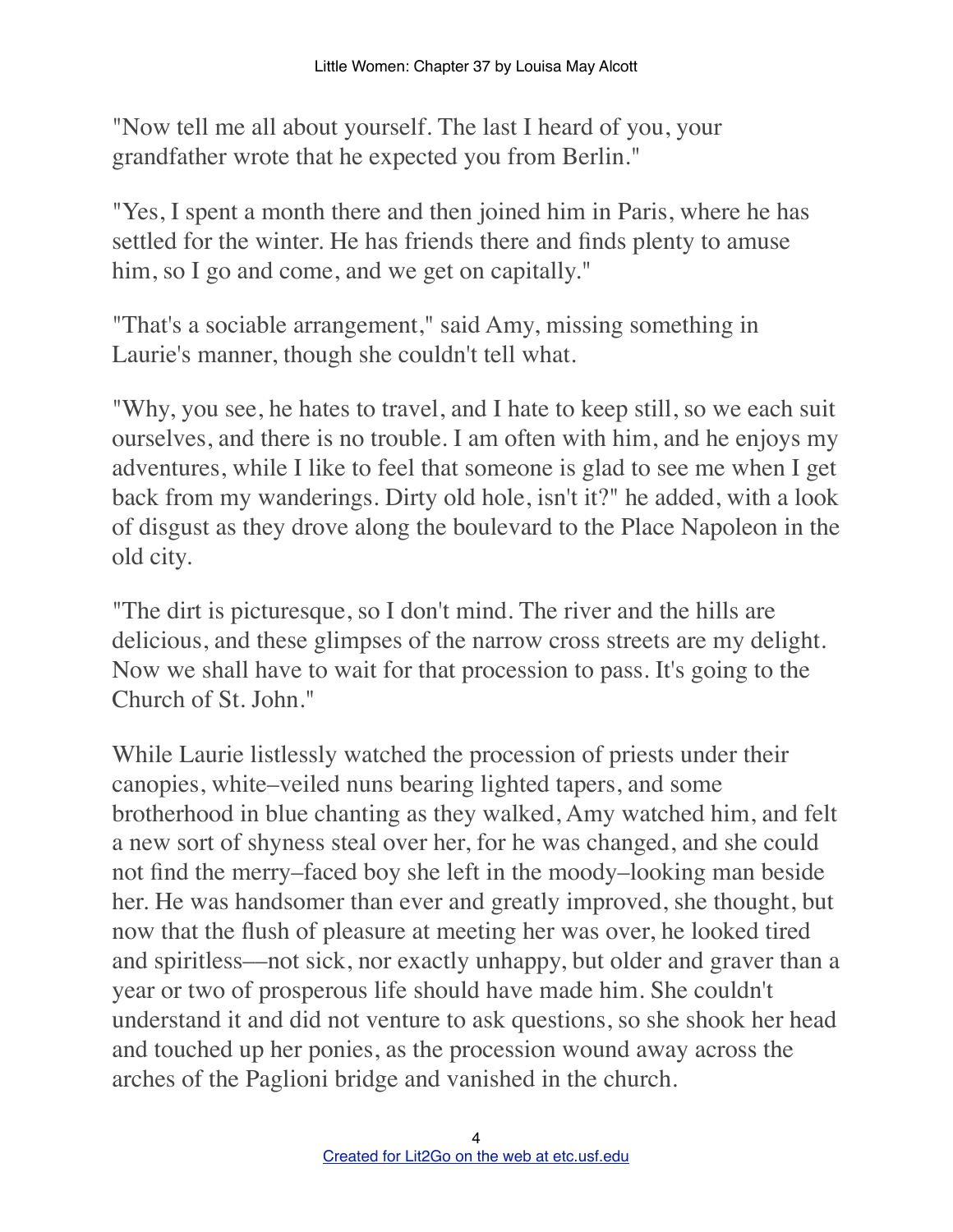"Que pensez–vous?" she said, airing her French, which had improved in quantity, if not in quality, since she came abroad.

"That mademoiselle has made good use of her time, and the result is charming," replied Laurie, bowing with his hand on his heart and an admiring look.

She blushed with pleasure, but somehow the compliment did not satisfy her like the blunt praises he used to give her at home, when he promenaded round her on festival occasions, and told her she was 'altogether jolly', with a hearty smile and an approving pat on the head. She didn't like the new tone, for though not blase, it sounded indifferent in spite of the look.

"If that's the way he's going to grow up, I wish he'd stay a boy," she thought, with a curious sense of disappointment and discomfort, trying meantime to seem quite easy and gay.

At Avigdor's she found the precious home letters and, giving the reins to Laurie, read them luxuriously as they wound up the shady road between green hedges, where tea roses bloomed as freshly as in June.

"Beth is very poorly, Mother says. I often think I ought to go home, but they all say 'stay'. So I do, for I shall never have another chance like this," said Amy, looking sober over one page.

"I think you are right, there. You could do nothing at home, and it is a great comfort to them to know that you are well and happy, and enjoying so much, my dear."

He drew a little nearer, and looked more like his old self as he said that, and the fear that sometimes weighed on Amy's heart was lightened, for the look, the act, the brotherly 'my dear', seemed to assure her that if any trouble did come, she would not be alone in a strange land. Presently she laughed and showed him a small sketch of Jo in her scribbling suit, with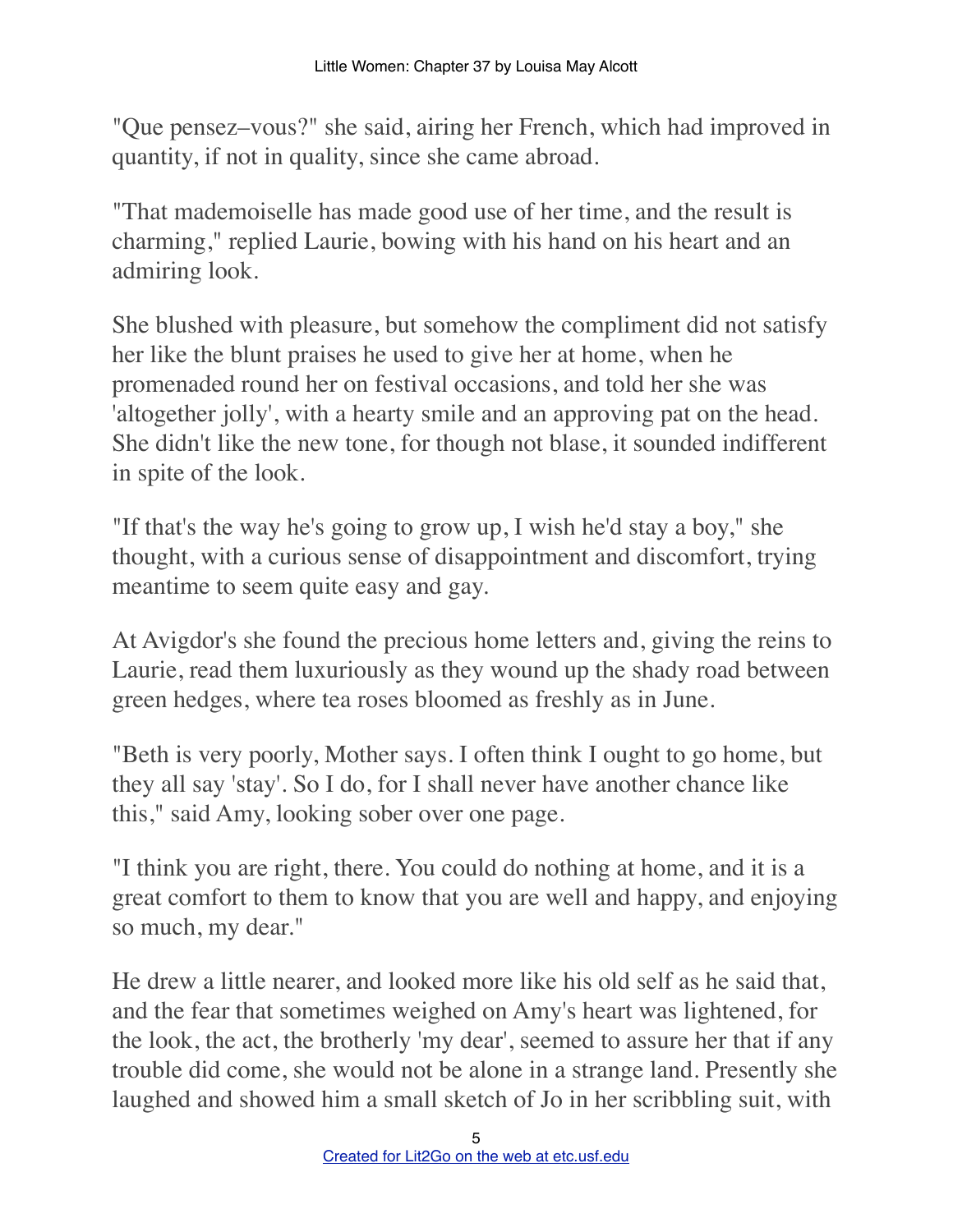the bow rampantly erect upon her cap, and issuing from her mouth the words, 'Genius burns!'.

Laurie smiled, took it, put it in his vest pocket 'to keep it from blowing away', and listened with interest to the lively letter Amy read him.

"This will be a regularly merry Christmas to me, with presents in the morning, you and letters in the afternoon, and a party at night," said Amy, as they alighted among the ruins of the old fort, and a flock of splendid peacocks came trooping about them, tamely waiting to be fed. While Amy stood laughing on the bank above him as she scattered crumbs to the brilliant birds, Laurie looked at her as she had looked at him, with a natural curiosity to see what changes time and absence had wrought. He found nothing to perplex or disappoint, much to admire and approve, for overlooking a few little affectations of speech and manner, she was as sprightly and graceful as ever, with the addition of that indescribable something in dress and bearing which we call elegance. Always mature for her age, she had gained a certain aplomb in both carriage and conversation, which made her seem more of a woman of the world than she was, but her old petulance now and then showed itself, her strong will still held its own, and her native frankness was unspoiled by foreign polish.

Laurie did not read all this while he watched her feed the peacocks, but he saw enough to satisfy and interest him, and carried away a pretty little picture of a bright–faced girl standing in the sunshine, which brought out the soft hue of her dress, the fresh color of her cheeks, the golden gloss of her hair, and made her a prominent figure in the pleasant scene.

As they came up onto the stone plateau that crowns the hill, Amy waved her hand as if welcoming him to her favorite haunt, and said, pointing here and there, "Do you remember the Cathedral and the Corso, the fishermen dragging their nets in the bay, and the lovely road to Villa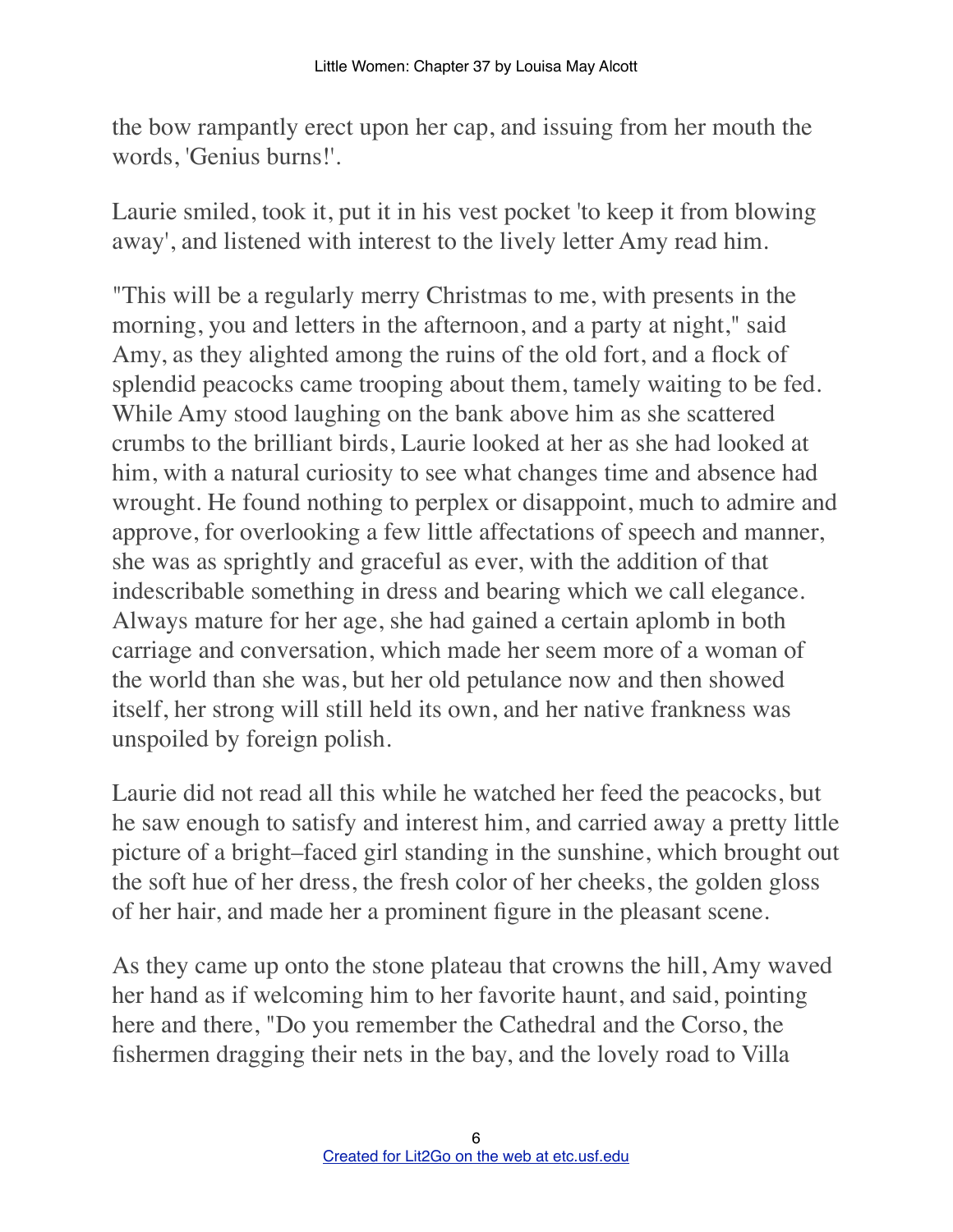Franca, Schubert's Tower, just below, and best of all, that speck far out to sea which they say is Corsica?"

"I remember. It's not much changed," he answered without enthusiasm.

"What Jo would give for a sight of that famous speck!" said Amy, feeling in good spirits and anxious to see him so also.

"Yes," was all he said, but he turned and strained his eyes to see the island which a greater usurper than even Napoleon now made interesting in his sight.

"Take a good look at it for her sake, and then come and tell me what you have been doing with yourself all this while," said Amy, seating herself, ready for a good talk.

But she did not get it, for though he joined her and answered all her questions freely, she could only learn that he had roved about the Continent and been to Greece. So after idling away an hour, they drove home again, and having paid his respects to Mrs. Carrol, Laurie left them, promising to return in the evening.

It must be recorded of Amy that she deliberately prinked that night. Time and absence had done its work on both the young people. She had seen her old friend in a new light, not as 'our boy', but as a handsome and agreeable man, and she was conscious of a very natural desire to find favor in his sight. Amy knew her good points, and made the most of them with the taste and skill which is a fortune to a poor and pretty woman.

Tarlatan and tulle were cheap at Nice, so she enveloped herself in them on such occasions, and following the sensible English fashion of simple dress for young girls, got up charming little toilettes with fresh flowers, a few trinkets, and all manner of dainty devices, which were both inexpensive and effective. It must be confessed that the artist sometimes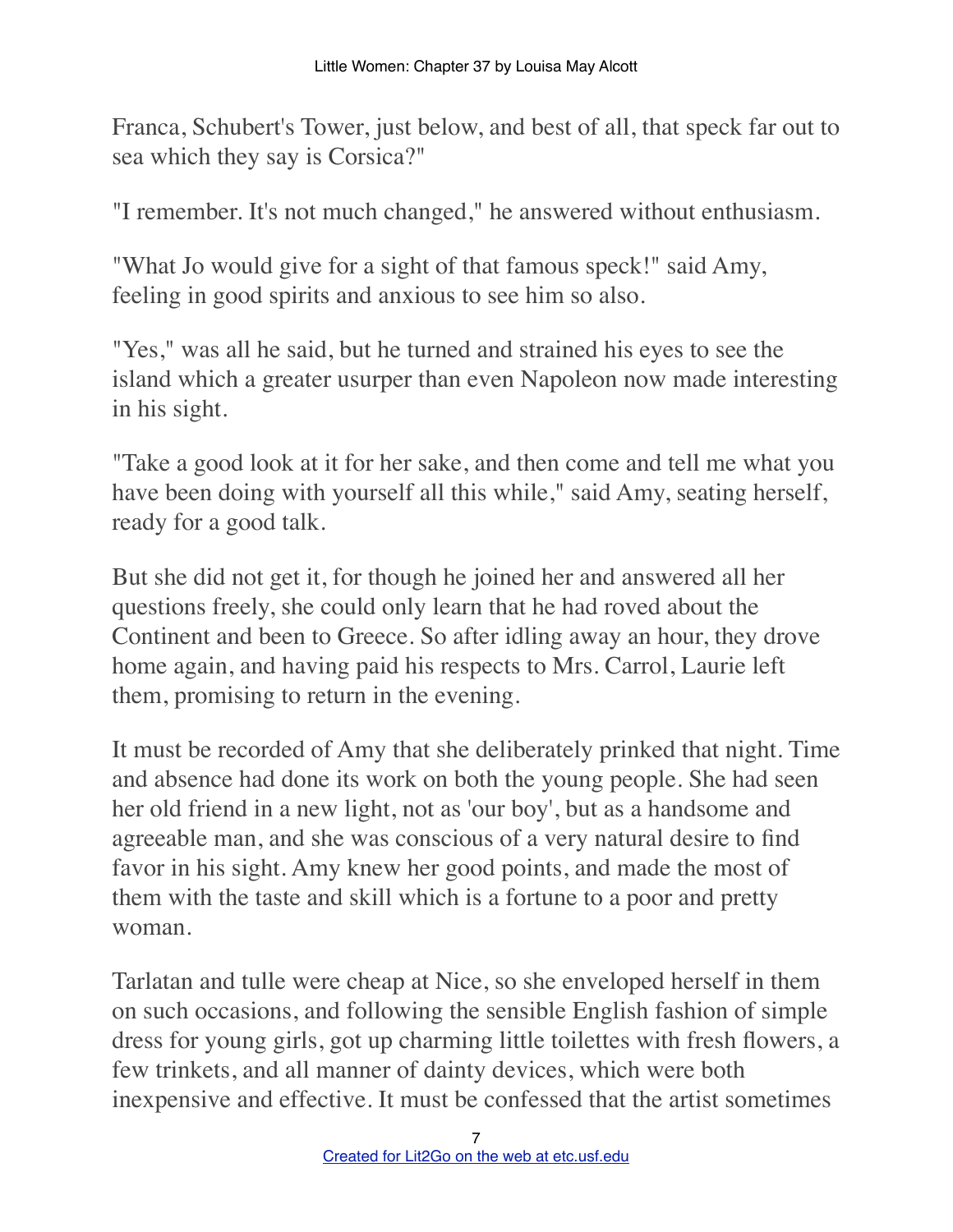got possession of the woman, and indulged in antique coiffures, statuesque attitudes, and classic draperies. But, dear heart, we all have our little weaknesses, and find it easy to pardon such in the young, who satisfy our eyes with their comeliness, and keep our hearts merry with their artless vanities.

"I do want him to think I look well, and tell them so at home," said Amy to herself, as she put on Flo's old white silk ball dress, and covered it with a cloud of fresh illusion, out of which her white shoulders and golden head emerged with a most artistic effect. Her hair she had the sense to let alone, after gathering up the thick waves and curls into a Hebe–like knot at the back of her head.

"It's not the fashion, but it's becoming, and I can't afford to make a fright of myself," she used to say, when advised to frizzle, puff, or braid, as the latest style commanded.

Having no ornaments fine enough for this important occasion, Amy looped her fleecy skirts with rosy clusters of azalea, and framed the white shoulders in delicate green vines. Remembering the painted boots, she surveyed her white satin slippers with girlish satisfaction, and chassed down the room, admiring her aristocratic feet all by herself.

"My new fan just matches my flowers, my gloves fit to a charm, and the real lace on Aunt's mouchoir gives an air to my whole dress. If I only had a classical nose and mouth I should be perfectly happy," she said, surveying herself with a critical eye and a candle in each hand.

In spite of this affliction, she looked unusually gay and graceful as she glided away. She seldom ran––it did not suit her style, she thought, for being tall, the stately and Junoesque was more appropriate than the sportive or piquante. She walked up and down the long saloon while waiting for Laurie, and once arranged herself under the chandelier, which had a good effect upon her hair, then she thought better of it, and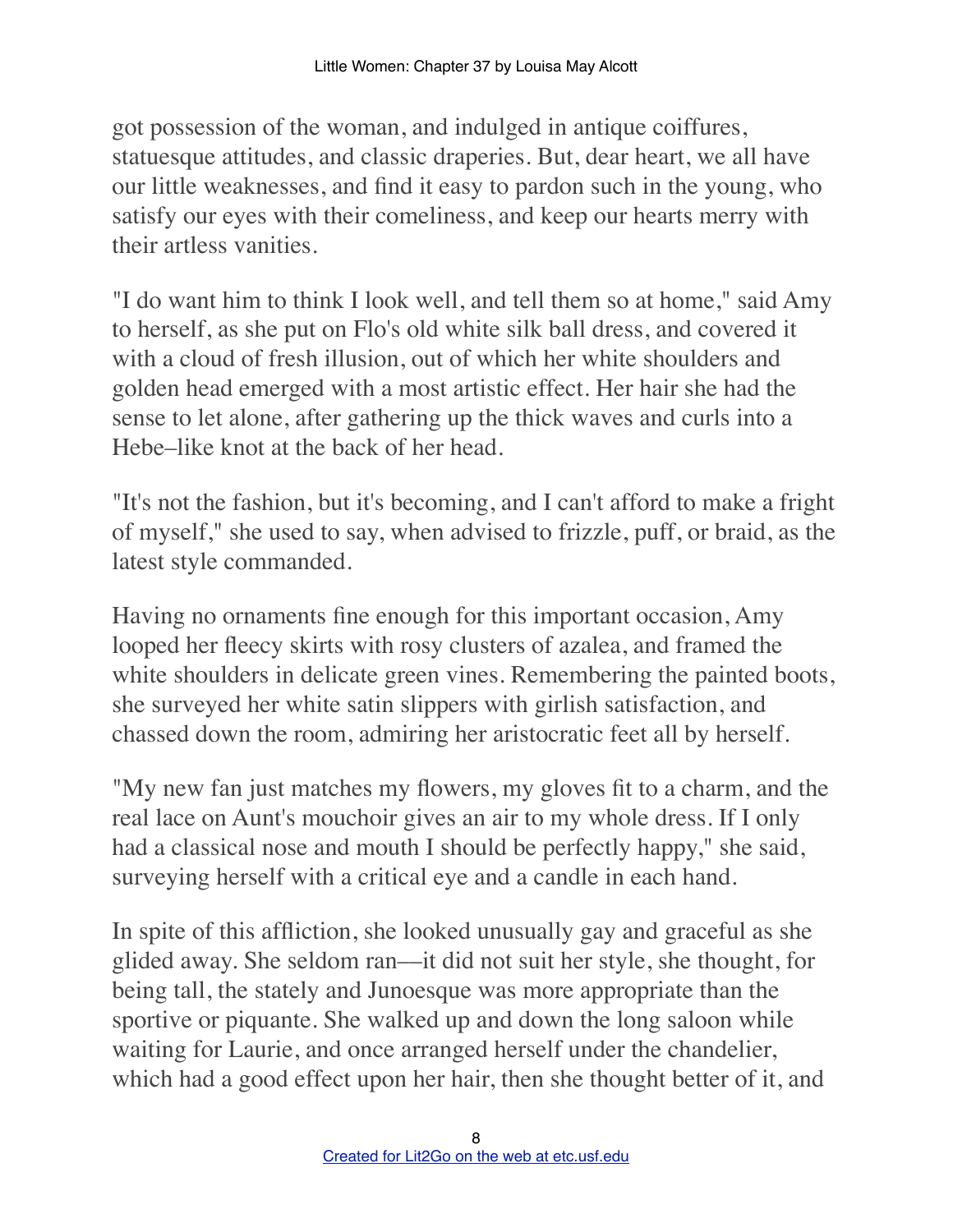went away to the other end of the room, as if ashamed of the girlish desire to have the first view a propitious one. It so happened that she could not have done a better thing, for Laurie came in so quietly she did not hear him, and as she stood at the distant window, with her head half turned and one hand gathering up her dress, the slender, white figure against the red curtains was as effective as a well–placed statue.

"Good evening, Diana!" said Laurie, with the look of satisfaction she liked to see in his eyes when they rested on her.

"Good evening, Apollo!" she answered, smiling back at him, for he too looked unusually debonair, and the thought of entering the ballroom on the arm of such a personable man caused Amy to pity the four plain Misses Davis from the bottom of her heart.

"Here are your flowers. I arranged them myself, remembering that you didn't like what Hannah calls a 'sot–bookay'," said Laurie, handing her a delicate nosegay, in a holder that she had long coveted as she daily passed it in Cardiglia's window.

"How kind you are!" she exclaimed gratefully. "If I'd known you were coming I'd have had something ready for you today, though not as pretty as this, I'm afraid."

"Thank you. It isn't what it should be, but you have improved it," he added, as she snapped the silver bracelet on her wrist.

"Please don't."

"I thought you liked that sort of thing."

"Not from you, it doesn't sound natural, and I like your old bluntness better."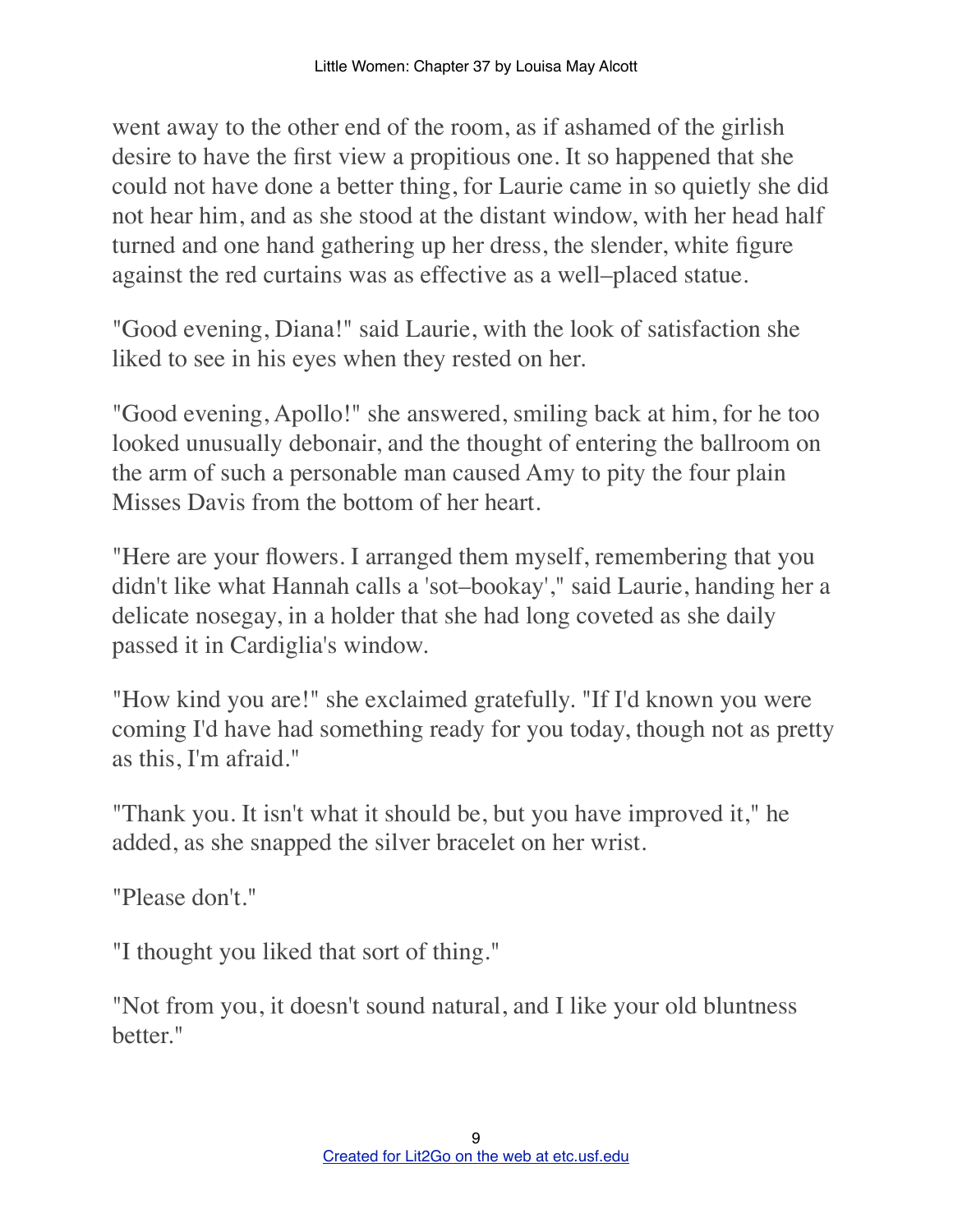"I'm glad of it," he answered, with a look of relief, then buttoned her gloves for her, and asked if his tie was straight, just as he used to do when they went to parties together at home.

The company assembled in the long salle a manger, that evening, was such as one sees nowhere but on the Continent. The hospitable Americans had invited every acquaintance they had in Nice, and having no prejudice against titles, secured a few to add luster to their Christmas ball.

A Russian prince condescended to sit in a corner for an hour and talk with a massive lady, dressed like Hamlet's mother in black velvet with a pearl bridle under her chin. A Polish count, aged eighteen, devoted himself to the ladies, who pronounced him, 'a fascinating dear', and a German Serene Something, having come to supper alone, roamed vaguely about, seeking what he might devour. Baron Rothschild's private secretary, a large–nosed Jew in tight boots, affably beamed upon the world, as if his master's name crowned him with a golden halo. A stout Frenchman, who knew the Emperor, came to indulge his mania for dancing, and Lady de Jones, a British matron, adorned the scene with her little family of eight. Of course, there were many light–footed, shrill–voiced American girls, handsome, lifeless–looking English ditto, and a few plain but piquante French demoiselles, likewise the usual set of traveling young gentlemen who disported themselves gaily, while mammas of all nations lined the walls and smiled upon them benignly when they danced with their daughters.

Any young girl can imagine Amy's state of mind when she 'took the stage' that night, leaning on Laurie's arm. She knew she looked well, she loved to dance, she felt that her foot was on her native heath in a ballroom, and enjoyed the delightful sense of power which comes when young girls first discover the new and lovely kingdom they are born to rule by virtue of beauty, youth, and womanhood. She did pity the Davis girls, who were awkward, plain, and destitute of escort, except a grim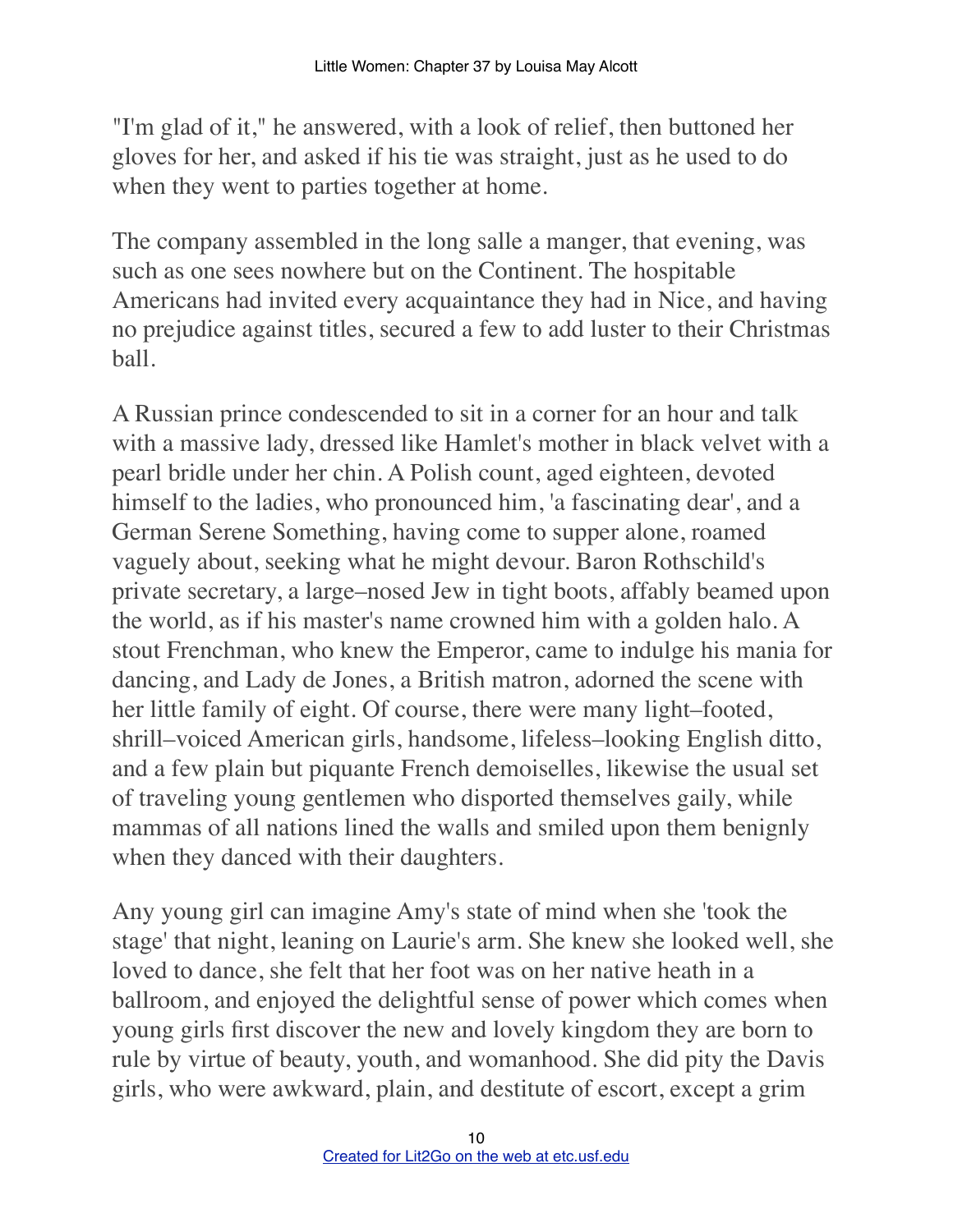papa and three grimmer maiden aunts, and she bowed to them in her friendliest manner as she passed, which was good of her, as it permitted them to see her dress, and burn with curiosity to know who her distinguished–looking friend might be. With the first burst of the band, Amy's color rose, her eyes began to sparkle, and her feet to tap the floor impatiently, for she danced well and wanted Laurie to know it. Therefore the shock she received can better be imagined than described, when he said in a perfectly tranquil tone, "Do you care to dance?"

"One usually does at a ball."

Her amazed look and quick answer caused Laurie to repair his error as fast as possible.

"I meant the first dance. May I have the honor?"

"I can give you one if I put off the Count. He dances devinely, but he will excuse me, as you are an old friend," said Amy, hoping that the name would have a good effect, and show Laurie that she was not to be trifled with.

"Nice little boy, but rather a short Pole to support...

A daughter of the gods, Devinely tall, and most devinely fair,"

was all the satisfaction she got, however.

The set in which they found themselves was composed of English, and Amy was compelled to walk decorously through a cotillion, feeling all the while as if she could dance the tarantella with relish. Laurie resigned her to the 'nice little boy', and went to do his duty to Flo, without securing Amy for the joys to come, which reprehensible want of forethought was properly punished, for she immediately engaged herself till supper, meaning to relent if he then gave any signs penitence. She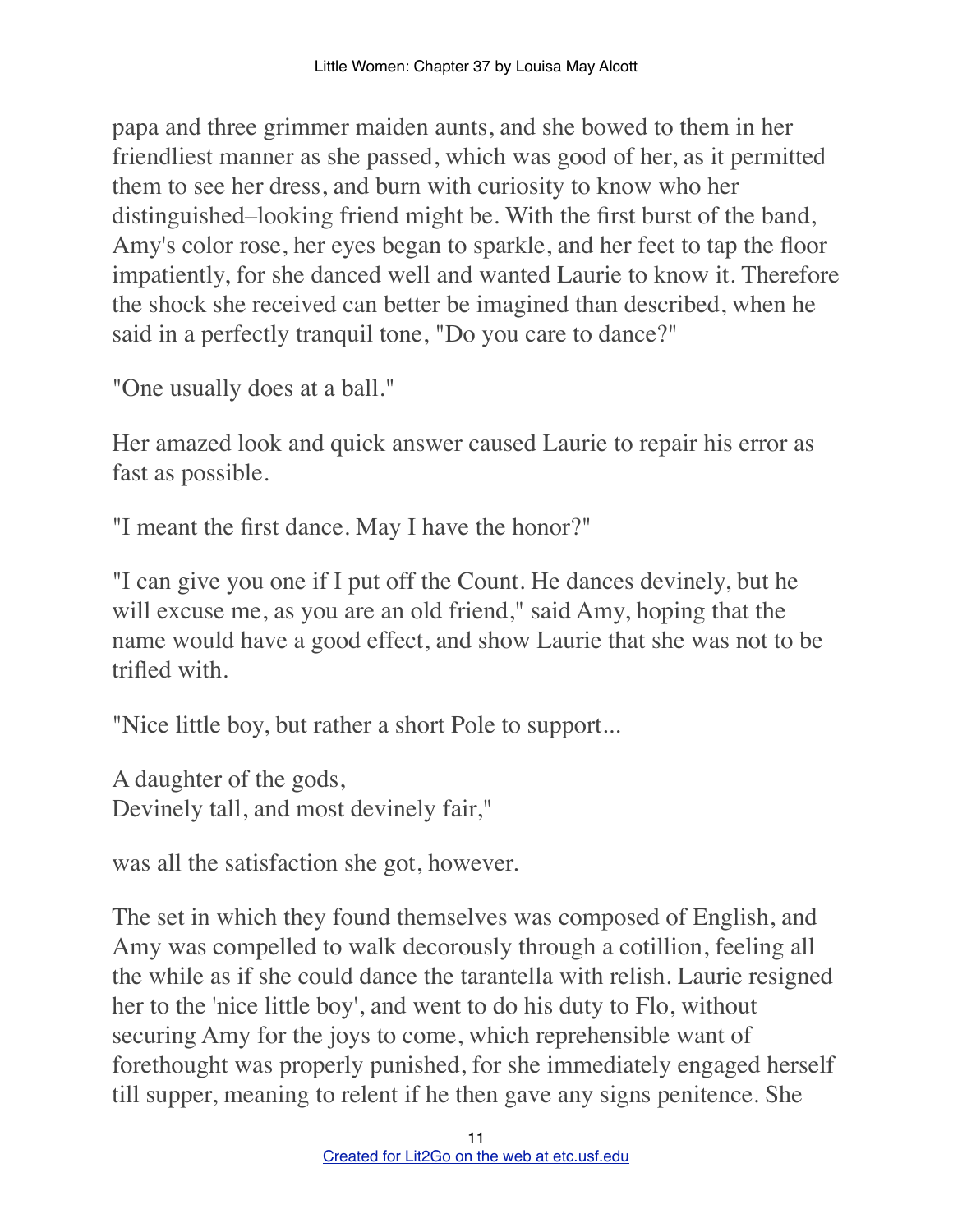showed him her ball book with demure satisfaction when he strolled instead of rushed up to claim her for the next, a glorious polka redowa. But his polite regrets didn't impose upon her, and when she galloped away with the Count, she saw Laurie sit down by her aunt with an actual expression of relief.

That was unpardonable, and Amy took no more notice of him for a long while, except a word now and then when she came to her chaperon between the dances for a necessary pin or a moment's rest. Her anger had a good effect, however, for she hid it under a smiling face, and seemed unusually blithe and brilliant. Laurie's eyes followed her with pleasure, for she neither romped nor sauntered, but danced with spirit and grace, making the delightsome pastime what it should be. He very naturally fell to studying her from this new point of view, and before the evening was half over, had decided that 'little Amy was going to make a very charming woman'.

It was a lively scene, for soon the spirit of the social season took possession of everyone, and Christmas merriment made all faces shine, hearts happy, and heels light. The musicians fiddled, tooted, and banged as if they enjoyed it, everybody danced who could, and those who couldn't admired their neighbors with uncommon warmth. The air was dark with Davises, and many Joneses gamboled like a flock of young giraffes. The golden secretary darted through the room like a meteor with a dashing frenchwoman who carpeted the floor with her pink satin train. The serene Teuton found the supper–table and was happy, eating steadily through the bill of fare, and dismayed the garcons by the ravages he committed. But the Emperor's friend covered himself with glory, for he danced everything, whether he knew it or not, and introduced impromptu pirouettes when the figures bewildered him. The boyish abandon of that stout man was charming to behold, for though he 'carried weight', he danced like an India–rubber ball. He ran, he flew, he pranced, his face glowed, his bald head shown, his coattails waved wildly, his pumps actually twinkled in the air, and when the music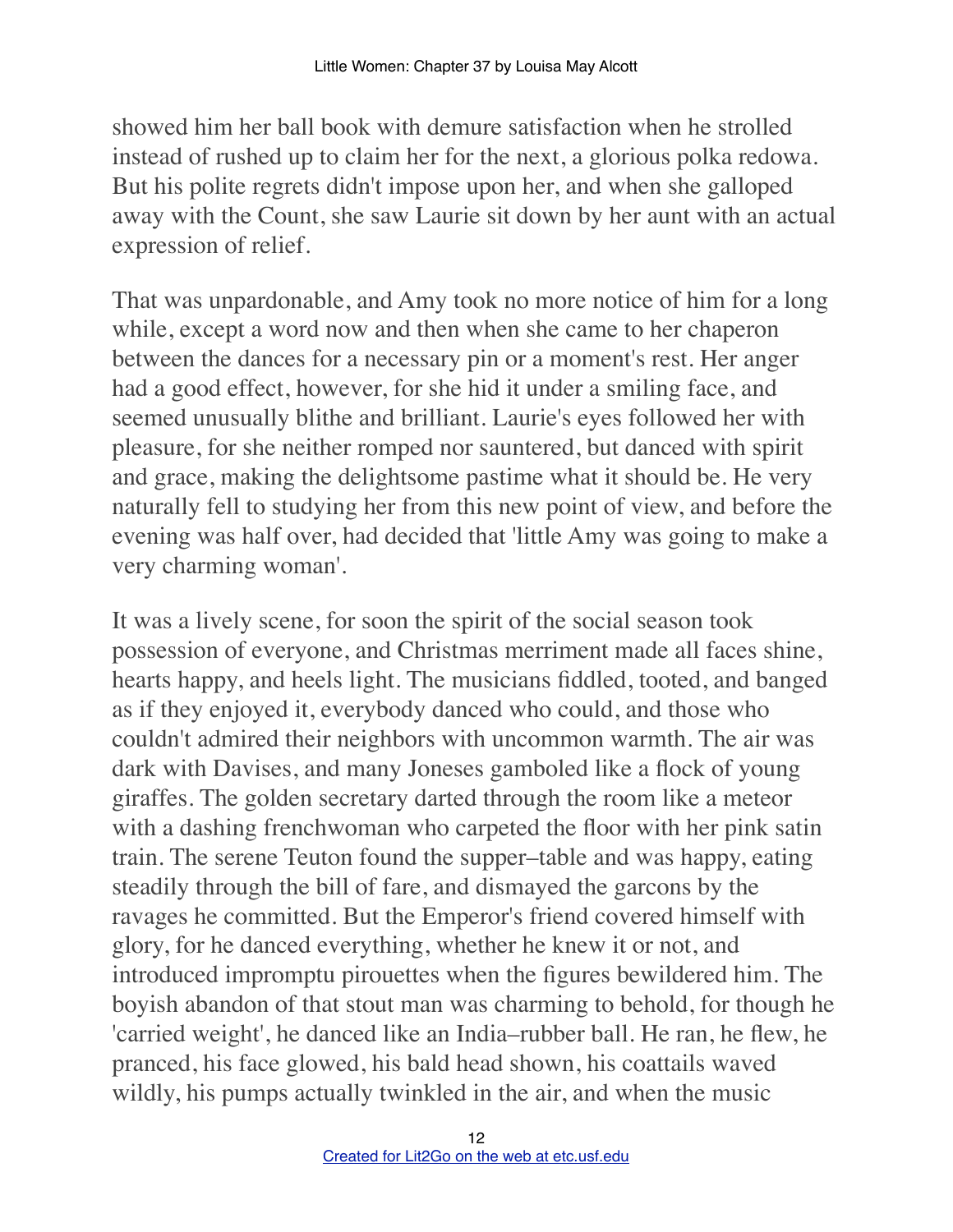stopped, he wiped the drops from his brow, and beamed upon his fellow men like a French Pickwick without glasses.

Amy and her Pole distinguished themselves by equal enthusiasm but more graceful agility, and Laurie found himself involuntarily keeping time to the rhythmic rise and fall of the white slippers as they flew by as indefatigably as if winged. When little Vladimir finally relinquished her, with assurances that he was 'desolated to leave so early', she was ready to rest, and see how her recreant knight had borne his punishment.

It had been successful, for at three–and–twenty, blighted affections find a balm in friendly society, and young nerves will thrill, young blood dance, and healthy young spirits rise, when subjected to the enchantment of beauty, light, music, and motion. Laurie had a waked–up look as he rose to give her his seat, and when he hurried away to bring her some supper, she said to herself, with a satisfied smile, "Ah, I thought that would do him good!"

"You look like Balzac's '\_Femme Peinte Par Elle–Meme\_'," he said, as he fanned her with one hand and held her coffee cup in the other.

"My rouge won't come off." and Amy rubbed her brilliant cheek, and showed him her white glove with a sober simplicity that made him laugh outright.

"What do you call this stuff?" he asked, touching a fold of her dress that had blown over his knee.

"Illusion."

"Good name for it. It's very pretty—new thing, isn't it?"

"It's as old as the hills. You have seen it on dozens of girls, and you never found out that it was pretty till now––stupide!"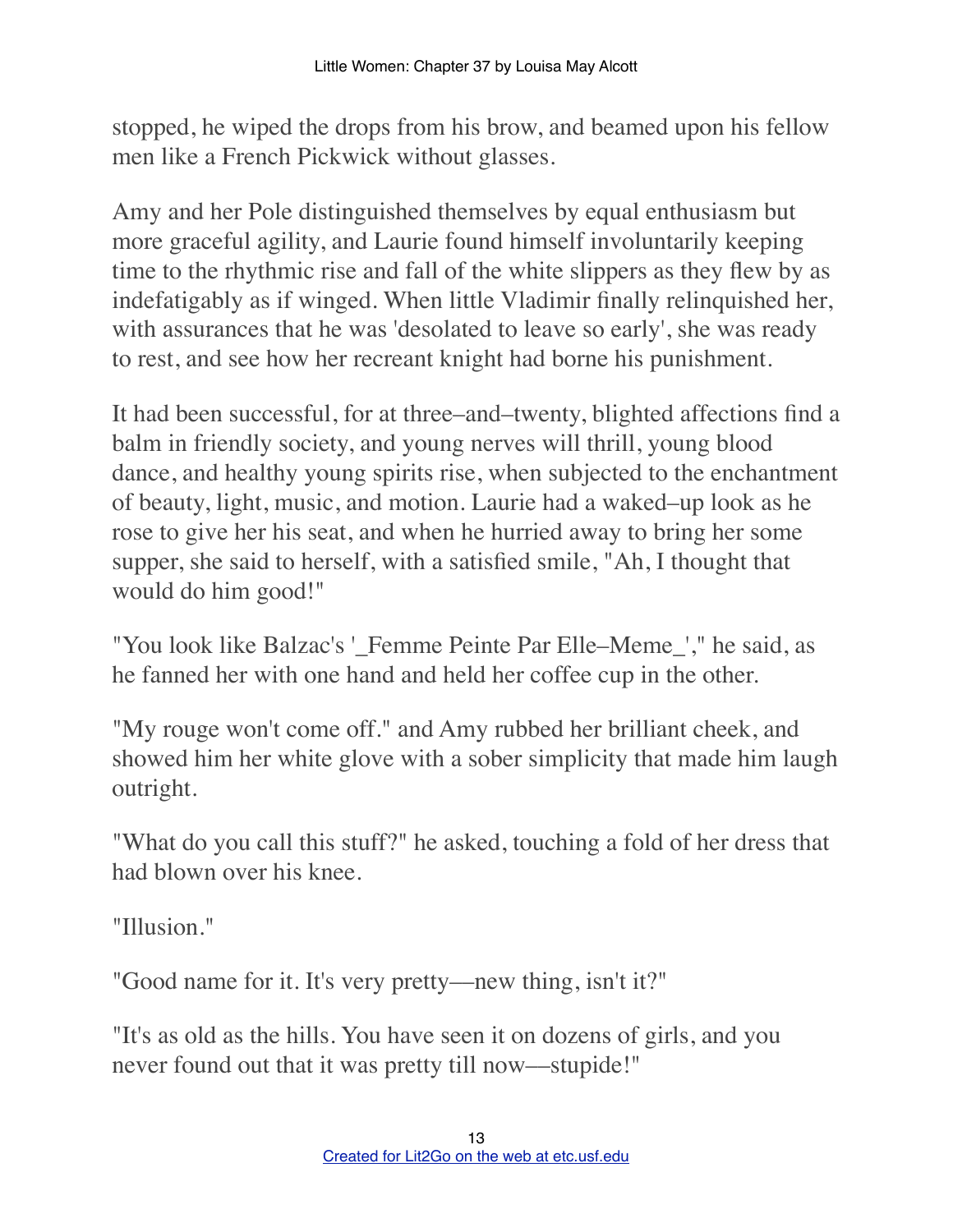"I never saw it on you before, which accounts for the mistake, you see."

"None of that, it is forbidden. I'd rather take coffee than compliments just now. No, don't lounge, it makes me nervous."

Laurie sat bold upright, and meekly took her empty plate feeling an odd sort of pleasure in having 'little Amy' order him about, for she had lost her shyness now, and felt an irrestible desire to trample on him, as girls have a delightful way of doing when lords of creation show any signs of subjection.

"Where did you learn all this sort of thing?" he asked with a quizzical look.

"As 'this sort of thing' is rather a vague expression, would you kindly explain?" returned Amy, knowing perfectly well what he meant, but wickedly leaving him to describe what is indescribable.

"Well––the general air, the style, the self–possession, the––the–– illusion––you know", laughed Laurie, breaking down and helping himself out of his quandary with the new word.

Amy was gratified, but of course didn't show it, and demurely answered, "Foreign life polishes one in spite of one's self. I study as well as play, and as for this"––with a little gesture toward her dress––"why, tulle is cheap, posies to be had for nothing, and I am used to making the most of my poor little things."

Amy rather regretted that last sentence, fearing it wasn't in good taste, but Laurie liked her better for it, and found himself both admiring and respecting the brave patience that made the most of opportunity, and the cheerful spirit that covered poverty with flowers. Amy did not know why he looked at her so kindly, nor why he filled up her book with his own name, and devoted himself to her for the rest of the evening in the most delightful manner; but the impulse that wrought this agreeable change